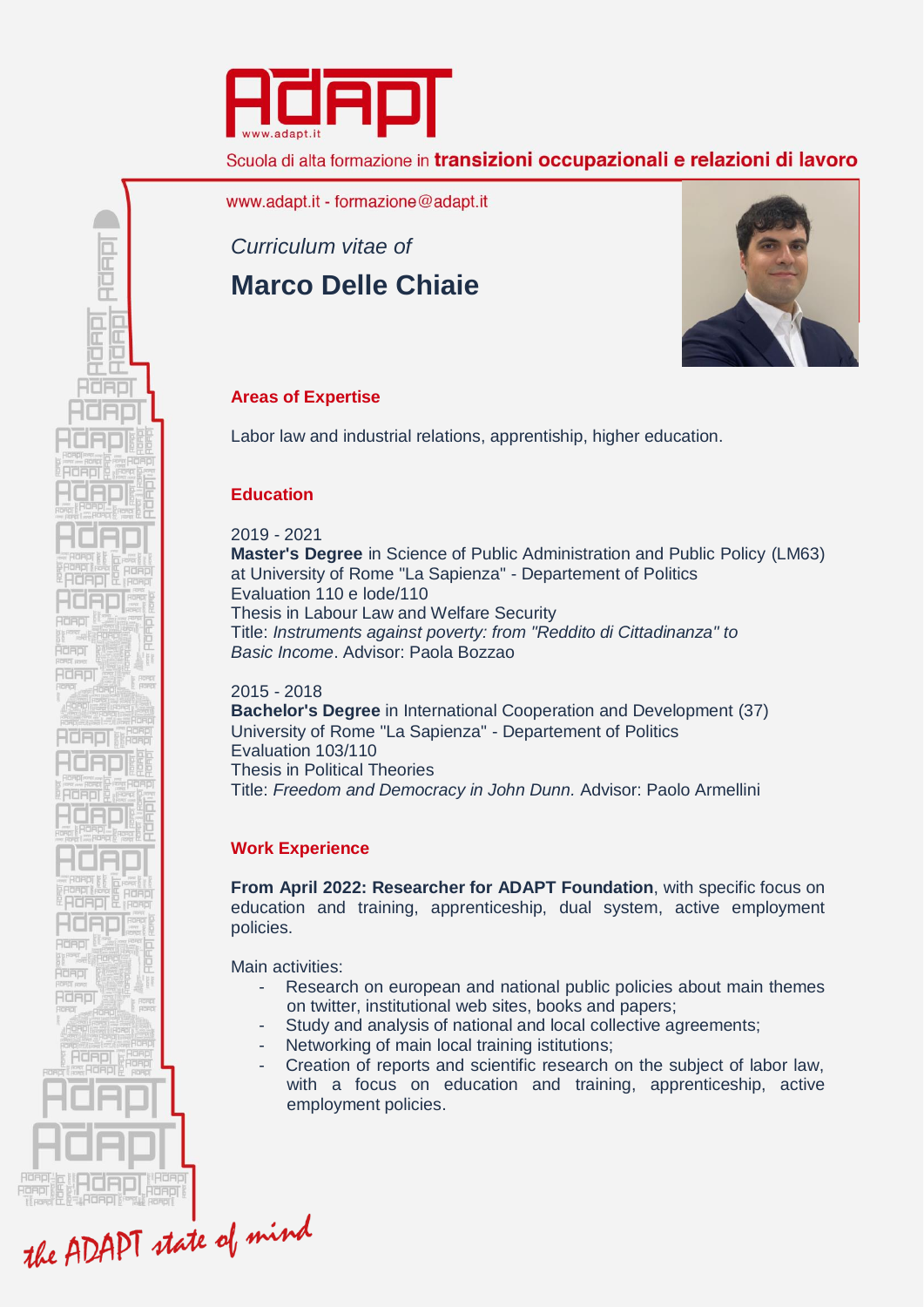## Scuola di alta formazione in transizioni occupazionali e relazioni di lavoro

www.adapt.it - formazione@adapt.it

### **From July 2021 to March 2022: Volunteer** of Servizio Civile Nazionale for Associazione Futura

Project: "Sportello Futura per i diritti del cittadino" in collaboration with CAF AIC

Main activities:

RURIT

 $\frac{\square}{\square}$  $\overline{\mathbb{R}}$ iū Œ HORD

**Adeol** Řand **Adapi** 

**RIGADI** 

40AD **Adeol READE Adapi** 

- Burocratic and social security assistance to the citizens;
- Users information service about public local services;
	- CAF operations (ISEE, 730, RdC, REM, NASpI);
- Data collection and management and back office activities.

**From September 2020 to February 2021:** Stage for Talents Venture (Talents Service S.R.L.) research and data observatory in the fields of higher education and university.

Main activities:

- data analysis and comparative research concerning higher education system in Italy
- Analysis of the relationship between university education and the labour market, writing papers and online articles
- report and data disclosure, social networks communications,
- creation of posts on Facebook and Instagram

#### **From September 2018 to February 2022: Executive Assistant**

Part-time employed for Ignazio Delle Chiaie - Private Banker Fideuram

Main activities:

- Assistance in bank accounts, private investments, mortgages and funding
- back office activities: documents checking, legislative issues, database management
- relations with clients, comunications, agenda and meetings

#### **From January 2010 to June 2016**, **Football Referee** fo AIA-FIGC

#### **Professional Skills**

- Drafting of reports, presentations, legal research;

- Knowledge of the main institutes of labor law, with particular focus on the apprenticeship and dual system;

- Reading and analysis of collective bargaining;
- Knowledge of Social security and welfare regulations matters;

- Knowledge of issues relating to training and education system and the higher education

- Public administration law, public and costitutional law;
- Study and analysis about application of public policies.

the ADAPT state of mind